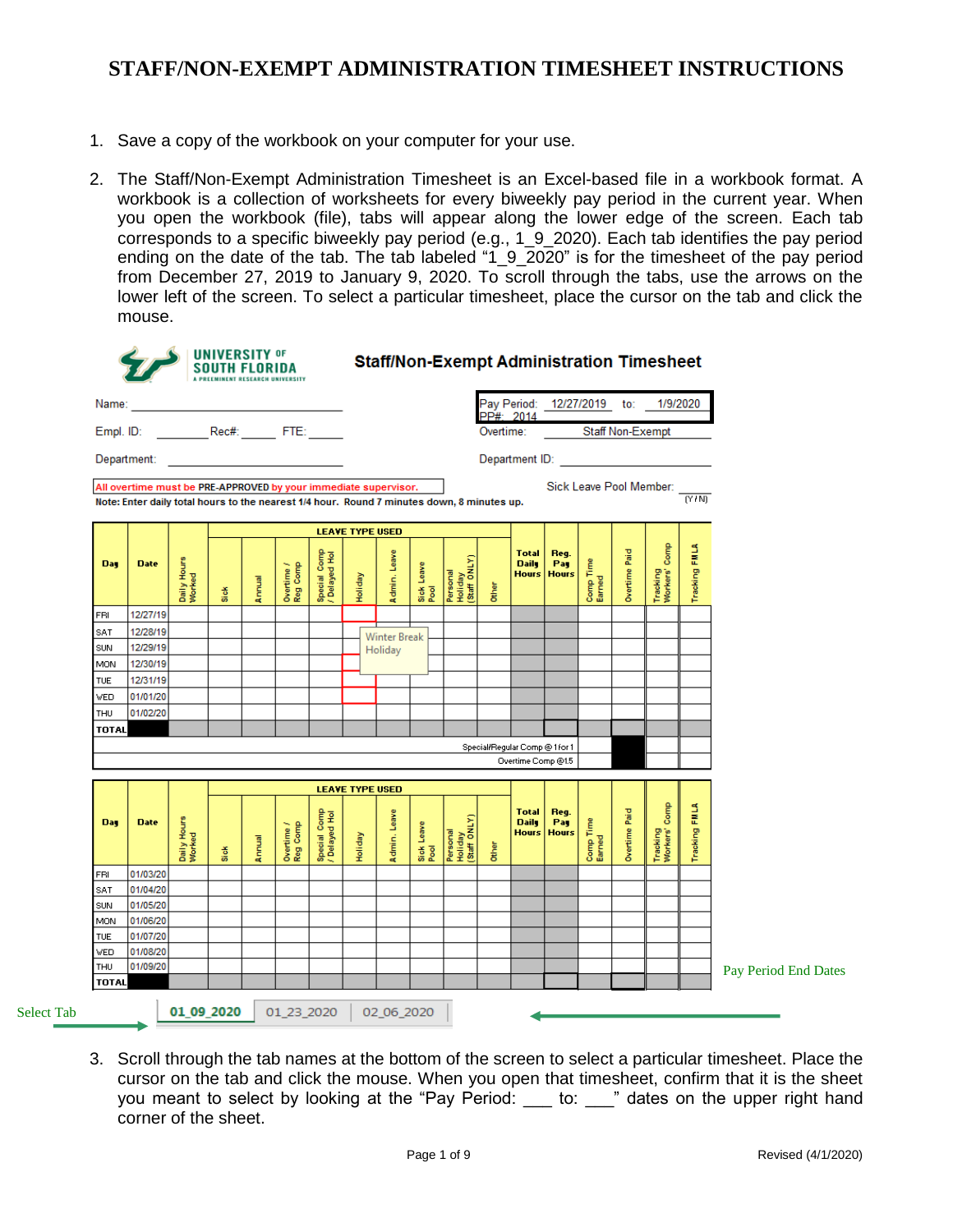- 4. The first time you use the timesheet, click on the tab for the correct pay period, then enter the identifying information at the top of the timesheet including:
	- Name
	- Employee ID #
	- $\bullet$  Rec #
	- FTE
	- **Select Overtime: Staff Non-Exempt, Staff Exempt or Non-Exempt Administration**
	- Department
	- Department ID#
	- Select a "Y" or "N" for Sick Leave Pool membership status

This information will be transferred to all of the timesheets in the workbook, so you will not need to enter this information again unless it changes during the year. Your supervisor can provide you any information you don't have.

5. The hours worked should be filled out at this time. Fill in your **"Daily Hours Worked"** through the end of the first work week, then add any **"Holiday"** hours earned.

|              |                                                                                            |                       | <b>UNIVERSITY OF</b><br><b>SOUTH FLORIDA</b> |        |                        |                               |                        |              |                    |                                     |                                |                                              | <b>Staff/Non-Exempt Administration Timesheet</b> |                     |               |                           |               |
|--------------|--------------------------------------------------------------------------------------------|-----------------------|----------------------------------------------|--------|------------------------|-------------------------------|------------------------|--------------|--------------------|-------------------------------------|--------------------------------|----------------------------------------------|--------------------------------------------------|---------------------|---------------|---------------------------|---------------|
| Name:        |                                                                                            |                       | 0                                            |        |                        |                               |                        |              |                    |                                     |                                |                                              | Pay Period: 1/10/2020 to: 1/23/2020              |                     |               |                           |               |
|              | Empl. ID: %00000 Rec#: 0 FTE:                                                              |                       |                                              |        |                        |                               |                        |              |                    |                                     | PP#: 2015                      |                                              | Overtime: Staff Non-Exempt                       |                     |               |                           |               |
|              | Department: ______________                                                                 |                       |                                              | 0      |                        |                               |                        |              |                    |                                     |                                |                                              | Department ID:                                   |                     | 0-0000-000    |                           |               |
|              | All overtime must be PRE-APPROVED by your immediate supervisor.                            |                       |                                              |        |                        |                               |                        |              |                    |                                     |                                |                                              |                                                  |                     |               | Sick Leave Pool Member:   |               |
|              | Note: Enter daily total hours to the nearest 1/4 hour. Round 7 minutes down, 8 minutes up. |                       |                                              |        |                        |                               |                        |              |                    |                                     |                                |                                              |                                                  |                     |               |                           | (Y/N)         |
|              |                                                                                            |                       |                                              |        |                        |                               | <b>LEAVE TYPE USED</b> |              |                    |                                     |                                |                                              |                                                  |                     |               |                           |               |
|              |                                                                                            |                       |                                              |        |                        |                               |                        |              |                    |                                     |                                |                                              |                                                  |                     |               |                           |               |
| Day          | <b>Date</b>                                                                                | Daily Hours<br>Worked | Si ok                                        | Annual | Reg Comp<br>Overtime / | Special Comp<br>/ Delayed Hol | Holiday                | Admin. Leave | Sick Leave<br>Pool | Staff ONLY)<br>Personal<br>Holiday  | Other                          | <b>Total</b><br><b>Daily</b><br><b>Hours</b> | Reg.<br>Pag<br><b>Hours</b>                      | Comp Time<br>Earned | Overtime Paid | Tracking<br>Workers' Comp | Tracking FMLA |
| FRI          | 01/10/20                                                                                   | 8.00                  |                                              |        |                        |                               |                        |              |                    |                                     |                                | 8.00                                         | 8.00                                             |                     |               |                           |               |
| SAT          | 01/11/20                                                                                   |                       |                                              |        |                        |                               |                        |              |                    |                                     |                                |                                              |                                                  |                     |               |                           |               |
| SUN          | 01/12/20                                                                                   |                       |                                              |        |                        |                               |                        |              |                    |                                     |                                |                                              |                                                  |                     |               |                           |               |
| MON          | 01/13/20                                                                                   | 8.00                  |                                              |        |                        |                               |                        |              |                    |                                     |                                | 8.00                                         | 8.00                                             |                     |               |                           |               |
| TUE          | 01/14/20                                                                                   | 8.00                  |                                              |        |                        |                               |                        |              |                    |                                     |                                | 8.00                                         | 8.00                                             |                     |               |                           |               |
| VED          | 01/15/20                                                                                   | 8.00                  |                                              |        |                        |                               |                        |              |                    |                                     |                                | 8.00                                         | 8.00                                             |                     |               |                           |               |
| THU          | 01/16/20                                                                                   | 8.00                  |                                              |        |                        |                               |                        |              |                    |                                     |                                | 8.00                                         | 8.00                                             |                     |               |                           |               |
| <b>TOTAL</b> |                                                                                            | 40.00                 |                                              |        |                        |                               |                        |              |                    |                                     |                                | 40.00                                        | 40.00                                            |                     |               |                           |               |
|              |                                                                                            |                       |                                              |        |                        |                               |                        |              |                    |                                     | Special/Regular Comp @ 1 for 1 |                                              |                                                  |                     |               |                           |               |
|              |                                                                                            |                       |                                              |        |                        |                               |                        |              |                    |                                     |                                | Overtime Comp @1.5                           |                                                  |                     |               |                           |               |
|              |                                                                                            |                       |                                              |        |                        |                               | <b>LEAVE TYPE USED</b> |              |                    |                                     |                                |                                              |                                                  |                     |               |                           |               |
| Day          | <b>Date</b>                                                                                | Daily Hours<br>Worked | Si ok                                        | Annual | Reg Comp<br>Overtime / | Special Comp<br>/ Delayed Hol | <b>Aepilo</b>          | Admin. Leave | Sick Leave<br>Pool | Personal<br>Holiday<br>(Staff ONLY) | Other                          | <b>Total</b><br><b>Daily</b><br><b>Hours</b> | Reg.<br>Pat<br><b>Hours</b>                      | Comp Time<br>Earned | Overtime Paid | Tracking<br>Workers' Comp | Tracking FMLA |
| FRI          | 01/17/20                                                                                   | 8.00                  |                                              |        |                        |                               |                        |              |                    |                                     |                                | 8.00                                         | 8.00                                             |                     |               |                           |               |
| SAT          | 01/18/20                                                                                   |                       |                                              |        |                        |                               |                        |              |                    |                                     |                                |                                              |                                                  |                     |               |                           |               |
| SUN          | 01/19/20                                                                                   |                       |                                              |        |                        |                               |                        |              |                    |                                     |                                |                                              |                                                  |                     |               |                           |               |
| MON          | 01/20/20                                                                                   |                       |                                              |        |                        |                               | 8.00                   |              |                    |                                     |                                | 8.00                                         | 8.00                                             |                     |               |                           |               |
| TUE          | 01/21/20                                                                                   | 8.00                  |                                              |        |                        |                               |                        |              |                    |                                     |                                | 8.00                                         | 8.00                                             |                     |               |                           |               |
| VED          | 01/22/20<br>01/23/20                                                                       | 8.00<br>8.00          |                                              |        |                        |                               |                        |              |                    |                                     |                                | 8.00<br>8.00                                 | 8.00<br>8.00                                     |                     |               |                           |               |
| THU          |                                                                                            | 32.00                 |                                              |        |                        |                               | 8.00                   |              |                    |                                     |                                | 40.00                                        | 40.00                                            |                     |               |                           |               |
| TOTAL        |                                                                                            |                       |                                              |        |                        |                               |                        |              |                    |                                     |                                |                                              |                                                  |                     |               |                           |               |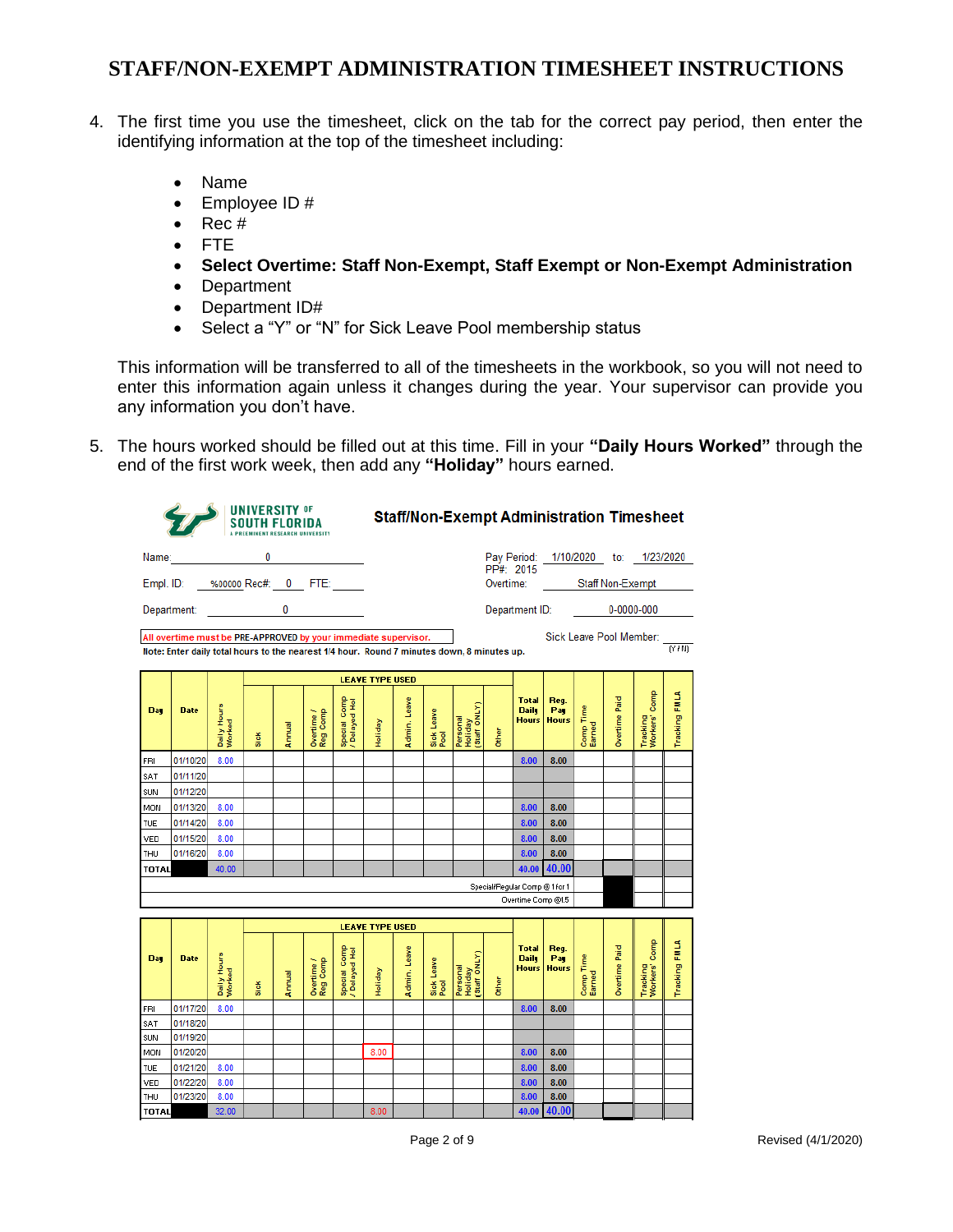If the total of your **"Daily Hours Worked"** plus **"Holiday"** hours is less then 40 hours, use the appropriate type of leave to bring your **"Total Daily Hours"** to 40 hours. Leave should be entered into the appropriate column as **"Annual"**, **"Sick"**, etc.

| Name:             |                                                                                            |                       | 0     |        |                                                                                                                                                                                                                                                                                                                                                                                                       |                               |                        |              |                    |                                     |           |                                              |                             |                     |               | Pay Period: 1/10/2020 to: 1/23/2020 |               |
|-------------------|--------------------------------------------------------------------------------------------|-----------------------|-------|--------|-------------------------------------------------------------------------------------------------------------------------------------------------------------------------------------------------------------------------------------------------------------------------------------------------------------------------------------------------------------------------------------------------------|-------------------------------|------------------------|--------------|--------------------|-------------------------------------|-----------|----------------------------------------------|-----------------------------|---------------------|---------------|-------------------------------------|---------------|
|                   | Empl. ID: %00000 Rec#: 0 FTE: ____                                                         |                       |       |        |                                                                                                                                                                                                                                                                                                                                                                                                       |                               |                        |              |                    |                                     | PP#: 2015 |                                              | Overtime: Staff Non-Exempt  |                     |               |                                     |               |
|                   |                                                                                            |                       |       |        |                                                                                                                                                                                                                                                                                                                                                                                                       |                               |                        |              |                    |                                     |           |                                              |                             |                     |               |                                     |               |
|                   | Department: <b>Example</b>                                                                 |                       |       |        | $\overline{\mathbf{0}}$ and $\overline{\mathbf{0}}$ and $\overline{\mathbf{0}}$ and $\overline{\mathbf{0}}$ and $\overline{\mathbf{0}}$ and $\overline{\mathbf{0}}$ and $\overline{\mathbf{0}}$ and $\overline{\mathbf{0}}$ and $\overline{\mathbf{0}}$ and $\overline{\mathbf{0}}$ and $\overline{\mathbf{0}}$ and $\overline{\mathbf{0}}$ and $\overline{\mathbf{0}}$ and $\overline{\mathbf{0}}$ a |                               |                        |              |                    |                                     |           |                                              |                             |                     |               | Department ID: 0-0000-000           |               |
|                   | All overtime must be PRE-APPROVED by your immediate supervisor.                            |                       |       |        |                                                                                                                                                                                                                                                                                                                                                                                                       |                               |                        |              |                    |                                     |           |                                              |                             |                     |               | Sick Leave Pool Member:             |               |
|                   | Note: Enter daily total hours to the nearest 1/4 hour. Round 7 minutes down, 8 minutes up. |                       |       |        |                                                                                                                                                                                                                                                                                                                                                                                                       |                               |                        |              |                    |                                     |           |                                              |                             |                     |               |                                     | $(N+N)$       |
|                   |                                                                                            |                       |       |        |                                                                                                                                                                                                                                                                                                                                                                                                       |                               | <b>LEAVE TYPE USED</b> |              |                    |                                     |           |                                              |                             |                     |               |                                     |               |
|                   |                                                                                            |                       |       |        |                                                                                                                                                                                                                                                                                                                                                                                                       |                               |                        |              |                    |                                     |           | <b>Total</b>                                 | Reg.                        |                     |               | Comp                                |               |
| Day               | <b>Date</b>                                                                                | Daily Hours<br>Worked | Si ok | Annual | Reg Comp<br>Overtime /                                                                                                                                                                                                                                                                                                                                                                                | Special Comp<br>/ Delayed Hol | Holiday                | Admin, Leave | Sick Leave<br>Pool | Personal<br>Holiday<br>(Staff ONLY) | Other     | <b>Daily</b><br><b>Hours</b>                 | Pag<br><b>Hours</b>         | Comp Time<br>Earned | Overtime Paid | Tracking<br>Workers' (              | Tracking FMLA |
| FRI               | 01/10/20                                                                                   | 8.00                  |       |        |                                                                                                                                                                                                                                                                                                                                                                                                       |                               |                        |              |                    |                                     |           | 8.00                                         | 8.00                        |                     |               |                                     |               |
| SAT               | 01/11/20                                                                                   |                       |       |        |                                                                                                                                                                                                                                                                                                                                                                                                       |                               |                        |              |                    |                                     |           |                                              |                             |                     |               |                                     |               |
| SUN               | 01/12/20                                                                                   |                       |       |        |                                                                                                                                                                                                                                                                                                                                                                                                       |                               |                        |              |                    |                                     |           |                                              |                             |                     |               |                                     |               |
| MON               | 01/13/20                                                                                   | 8.00                  |       |        |                                                                                                                                                                                                                                                                                                                                                                                                       |                               |                        |              |                    |                                     |           | 8.00                                         | 8.00                        |                     |               |                                     |               |
| <b>TUE</b>        | 01/14/20                                                                                   | 8.00                  |       |        |                                                                                                                                                                                                                                                                                                                                                                                                       |                               |                        |              |                    |                                     |           | 8.00                                         | 8.00                        |                     |               |                                     |               |
| <b>VED</b>        | 01/15/20                                                                                   | 8.00                  |       |        |                                                                                                                                                                                                                                                                                                                                                                                                       |                               |                        |              |                    |                                     |           | 8.00                                         | 8.00                        |                     |               |                                     |               |
| THU               | 01/16/20                                                                                   | 8.00                  |       |        |                                                                                                                                                                                                                                                                                                                                                                                                       |                               |                        |              |                    |                                     |           | 8.00                                         | 8.00                        |                     |               |                                     |               |
| <b>TOTAL</b>      |                                                                                            | 40.00                 |       |        |                                                                                                                                                                                                                                                                                                                                                                                                       |                               |                        |              |                    |                                     |           | 40.00                                        | 40.00                       |                     |               |                                     |               |
|                   |                                                                                            |                       |       |        |                                                                                                                                                                                                                                                                                                                                                                                                       |                               |                        |              |                    |                                     |           | Special/Regular Comp @ 1 for 1               |                             |                     |               |                                     |               |
|                   |                                                                                            |                       |       |        |                                                                                                                                                                                                                                                                                                                                                                                                       |                               |                        |              |                    |                                     |           | Overtime Comp @1.5                           |                             |                     |               |                                     |               |
|                   |                                                                                            |                       |       |        |                                                                                                                                                                                                                                                                                                                                                                                                       |                               | <b>LEAVE TYPE USED</b> |              |                    |                                     |           |                                              |                             |                     |               |                                     |               |
|                   |                                                                                            |                       |       |        |                                                                                                                                                                                                                                                                                                                                                                                                       |                               |                        |              |                    |                                     |           |                                              |                             |                     |               |                                     |               |
| <b>Day</b>        | <b>Date</b>                                                                                | Daily Hours<br>Worked | Si ok | Annual | Overtime /<br>Reg Comp                                                                                                                                                                                                                                                                                                                                                                                |                               | <b>tepilot</b>         | Admin, Leave | Sick Leave<br>Pool |                                     | Other     | <b>Total</b><br><b>Daily</b><br><b>Hours</b> | Req.<br>Pay<br><b>Hours</b> | Comp Time<br>Earned | Overtime Paid | Tracking<br>Workers' Comp           | Tracking FMLA |
|                   | 01/17/20                                                                                   | 8.00                  |       |        |                                                                                                                                                                                                                                                                                                                                                                                                       | Special Comp<br>/ Delayed Hol |                        |              |                    | Personal<br>Holiday<br>(Staff ONLY) |           | 8.00                                         | 8.00                        |                     |               |                                     |               |
|                   | 01/18/20                                                                                   |                       |       |        |                                                                                                                                                                                                                                                                                                                                                                                                       |                               |                        |              |                    |                                     |           |                                              |                             |                     |               |                                     |               |
| FRI<br>SAT<br>SUN | 01/19/20                                                                                   |                       |       |        |                                                                                                                                                                                                                                                                                                                                                                                                       |                               |                        |              |                    |                                     |           |                                              |                             |                     |               |                                     |               |
| <b>MON</b>        | 01/20/20                                                                                   |                       |       |        |                                                                                                                                                                                                                                                                                                                                                                                                       |                               | 8.00                   |              |                    |                                     |           | 8.00                                         | 8.00                        |                     |               |                                     |               |
| <b>TUE</b>        | 01/21/20                                                                                   |                       | 8.00  |        |                                                                                                                                                                                                                                                                                                                                                                                                       |                               |                        |              |                    |                                     |           | 8.00                                         | 8.00                        |                     |               |                                     |               |
| VED<br>THU        | 01/22/20<br>01/23/20                                                                       | 8.00<br>8.00          |       |        |                                                                                                                                                                                                                                                                                                                                                                                                       |                               |                        |              |                    |                                     |           | 8.00<br>8.00                                 | 8.00<br>8.00                |                     |               |                                     |               |

6. You cannot enter numbers into the cells along the **"TOTAL"** row, the **"Total Daily Hours"** column, the **"Regular Pay Hours"** column and the **"Comp Time Earned"**. These are calculated automatically from the work hours, leave hours, comp time earned and overtime that are entered each day.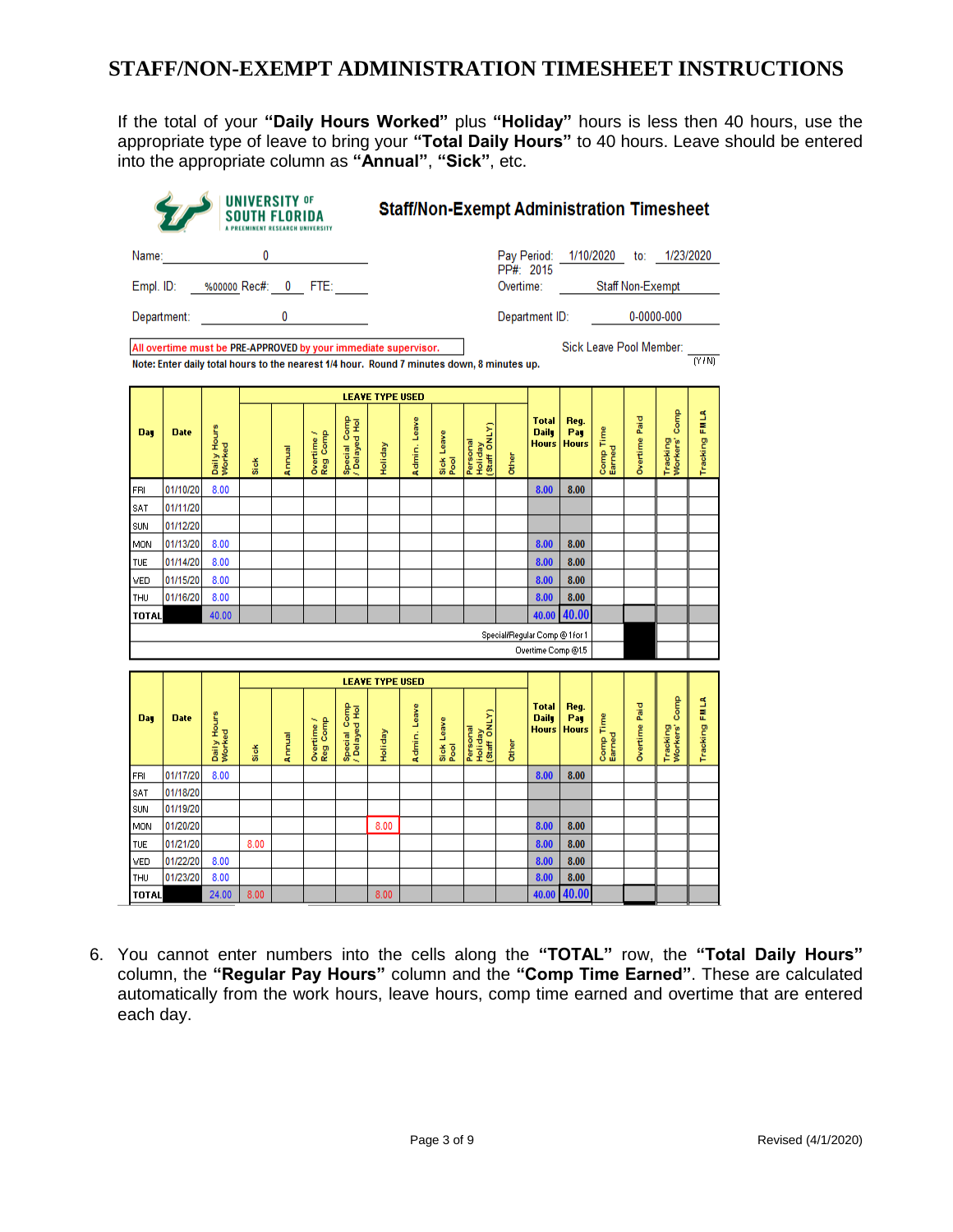- 7. After you have finished entering the hours worked and the leave used for a week, notice that the figure for the TOTAL row in the **"Total Daily Hours"** reports the sum of all your work and leave time. Up to 40 hours of this time appears as regular pay hours and the rest as comp time earned. If you used leave, you cannot have more than 40 hours in the "**Total Daily Hours"** column.
	- a. If you selected **"Exempt"** in the Overtime field, Excel will calculate comp time at one for one.

|              | Name: 0                                                                                                                                                       |                       |       |        |                        |                               |                                   |              |                    |                                     |       | PP#: 2016                                    | Pay Period: 1/24/2020 to: 2/6/2020 |                     |                         |                            |               |               |
|--------------|---------------------------------------------------------------------------------------------------------------------------------------------------------------|-----------------------|-------|--------|------------------------|-------------------------------|-----------------------------------|--------------|--------------------|-------------------------------------|-------|----------------------------------------------|------------------------------------|---------------------|-------------------------|----------------------------|---------------|---------------|
|              | Empl. ID: 3600000 Rec#: 0 FTE:                                                                                                                                |                       |       |        |                        |                               |                                   |              |                    |                                     |       |                                              | Overtime: Staff Exempt             |                     |                         |                            |               |               |
|              | Department: 0                                                                                                                                                 |                       |       |        |                        |                               |                                   |              |                    |                                     |       | Department ID:                               |                                    |                     |                         | $0 - 0000 - 000$           |               |               |
|              | All overtime must be PRE-APPROVED by your immediate supervisor.<br>Note: Enter daily total hours to the nearest 1/4 hour. Round 7 minutes down, 8 minutes up. |                       |       |        |                        |                               |                                   |              |                    |                                     |       |                                              |                                    |                     | Sick Leave Pool Member: |                            | (Y/N)         |               |
|              |                                                                                                                                                               |                       |       |        |                        |                               |                                   |              |                    |                                     |       |                                              |                                    |                     |                         |                            |               |               |
| Day          | <b>Date</b>                                                                                                                                                   | Daily Hours<br>Worked | Sick  | Annual | Overtime /<br>Reg Comp | Special Comp<br>/ Delayed Hol | <b>LEAVE TYPE USED</b><br>Holiday | Admin, Leave | Sick Leave<br>Pool | Holiday<br>(Staff ONLY)<br>Personal | Other | <b>Total</b><br><b>Daily</b><br><b>Hours</b> | Req.<br>Pag<br><b>Hours</b>        | Comp Time<br>Earned | Overtime Paid           | Tracking<br>Workers' Comp  | Tracking FMLA |               |
| <b>FRI</b>   | 01/24/20                                                                                                                                                      | 9.00                  |       |        |                        |                               |                                   |              |                    |                                     |       | 9.00                                         | 9.00                               |                     |                         |                            |               |               |
| SAT          | 01/25/20                                                                                                                                                      |                       |       |        |                        |                               |                                   |              |                    |                                     |       |                                              |                                    |                     |                         |                            |               |               |
| SUN          | 01/26/20                                                                                                                                                      |                       |       |        |                        |                               |                                   |              |                    |                                     |       |                                              |                                    |                     |                         |                            |               |               |
| MON          | 01/27/20                                                                                                                                                      | 8.00                  |       |        |                        |                               |                                   |              |                    |                                     |       | 8.00                                         | 8.00                               |                     |                         |                            |               |               |
| <b>TUE</b>   | 01/28/20                                                                                                                                                      | 8.00                  |       |        |                        |                               |                                   |              |                    |                                     |       | 8.00                                         | 8.00                               |                     |                         |                            |               |               |
| <b>VED</b>   | 01/29/20                                                                                                                                                      | 9.00                  |       |        |                        |                               |                                   |              |                    |                                     |       | 9.00                                         | 9.00                               |                     |                         |                            |               |               |
| THU          | 01/30/20                                                                                                                                                      | 9.00                  |       |        |                        |                               |                                   |              |                    |                                     |       | 9.00                                         | 6.00                               | 3.00                |                         |                            |               |               |
| <b>TOTAL</b> |                                                                                                                                                               | 43.00                 |       |        |                        |                               |                                   |              |                    |                                     |       | 43.00                                        | 40.00                              | 3.00                |                         |                            |               |               |
|              |                                                                                                                                                               |                       |       |        |                        |                               |                                   |              |                    |                                     |       | Special/Regular Comp @ 1 for 1               |                                    | 3.00                |                         |                            |               |               |
|              |                                                                                                                                                               |                       |       |        |                        |                               |                                   |              |                    |                                     |       | Overtime Comp @1.5                           |                                    |                     |                         |                            |               |               |
|              |                                                                                                                                                               |                       |       |        |                        |                               |                                   |              |                    |                                     |       |                                              |                                    |                     |                         |                            |               |               |
|              |                                                                                                                                                               |                       |       |        |                        |                               | <b>LEAVE TYPE USED</b>            |              |                    |                                     |       |                                              |                                    |                     |                         |                            |               |               |
| Day          | <b>Date</b>                                                                                                                                                   | Daily Hours<br>Worked | Si ok | Annual | Overtime /<br>Reg Comp | Special Comp<br>/ Delayed Hol | Holiday                           | Admin. Leave | Sick Leave<br>Pool | Holiday<br>(Staff ONLY)<br>Personal | Other | <b>Total</b><br><b>Daily</b><br>Hours        | Reg.<br>Pag<br><b>Hours</b>        | Comp Time<br>Earned | Overtime Paid           | Čomp<br>Tracking<br>Worker | Fracking FMLA |               |
| <b>FRI</b>   | 01/31/20                                                                                                                                                      | 10.00                 |       |        |                        |                               |                                   |              |                    |                                     |       | 10.00                                        | 10.00                              |                     |                         |                            |               |               |
| SAT          | 02/01/20                                                                                                                                                      |                       |       |        |                        |                               |                                   |              |                    |                                     |       |                                              |                                    |                     |                         |                            |               |               |
| SUN          | 02/02/20                                                                                                                                                      |                       |       |        |                        |                               |                                   |              |                    |                                     |       |                                              |                                    |                     |                         |                            |               | Comp Time is  |
| MON          | 02/03/20                                                                                                                                                      | 9.00                  |       |        |                        |                               |                                   |              |                    |                                     |       | 9.00                                         | 9.00                               |                     |                         |                            |               | automatically |
| <b>TUE</b>   | 02/04/20                                                                                                                                                      | 9.00                  |       |        |                        |                               |                                   |              |                    |                                     |       | 9.00                                         | 9.00                               |                     |                         |                            |               | calculated    |
| <b>VED</b>   | 02/05/20                                                                                                                                                      | 8.00                  |       |        |                        |                               |                                   |              |                    |                                     |       | 8.00                                         | 8.00                               |                     |                         |                            |               |               |
| THU          | 02/06/20                                                                                                                                                      | 8.00                  |       |        |                        |                               |                                   |              |                    |                                     |       | 8.00                                         | 4.00                               | 4.00                |                         |                            |               |               |
| <b>TOTAL</b> |                                                                                                                                                               | 44.00                 |       |        |                        |                               |                                   |              |                    |                                     |       | 44.00                                        | 40.00                              | 4.00                |                         |                            |               |               |
|              |                                                                                                                                                               |                       |       |        |                        |                               |                                   |              |                    |                                     |       | Special/Regular Comp @ 1 for 1               |                                    | 4.00                |                         |                            |               |               |
|              |                                                                                                                                                               |                       |       |        |                        |                               |                                   |              |                    |                                     |       | Overtime Comp @ 1.5                          |                                    |                     |                         |                            |               |               |

b. If you selected **"Staff Non-Exempt"** or "**Non-Exempt Administration"** in the Overtime field, Excel will automatically calculate the overtime comp time at 1.5. In order for comp time to be earned at time and one half (1.5) rate, an employee in a nonexempt status must actually work more than 40 hours in the workweek. For example, if you actually worked 43 hours in workweek 1, then you have earned comp time at the 1.5 rate resulting in 3 hours of **"Comp Time Earned"**. The **"TOTAL"** line under **"Comp Time Earned"** will be 3. The "Overtime Comp @ 1.5" line, will show 1.5 times this 3 hour total (4.5 hours). This is the amount of comp time actually earned.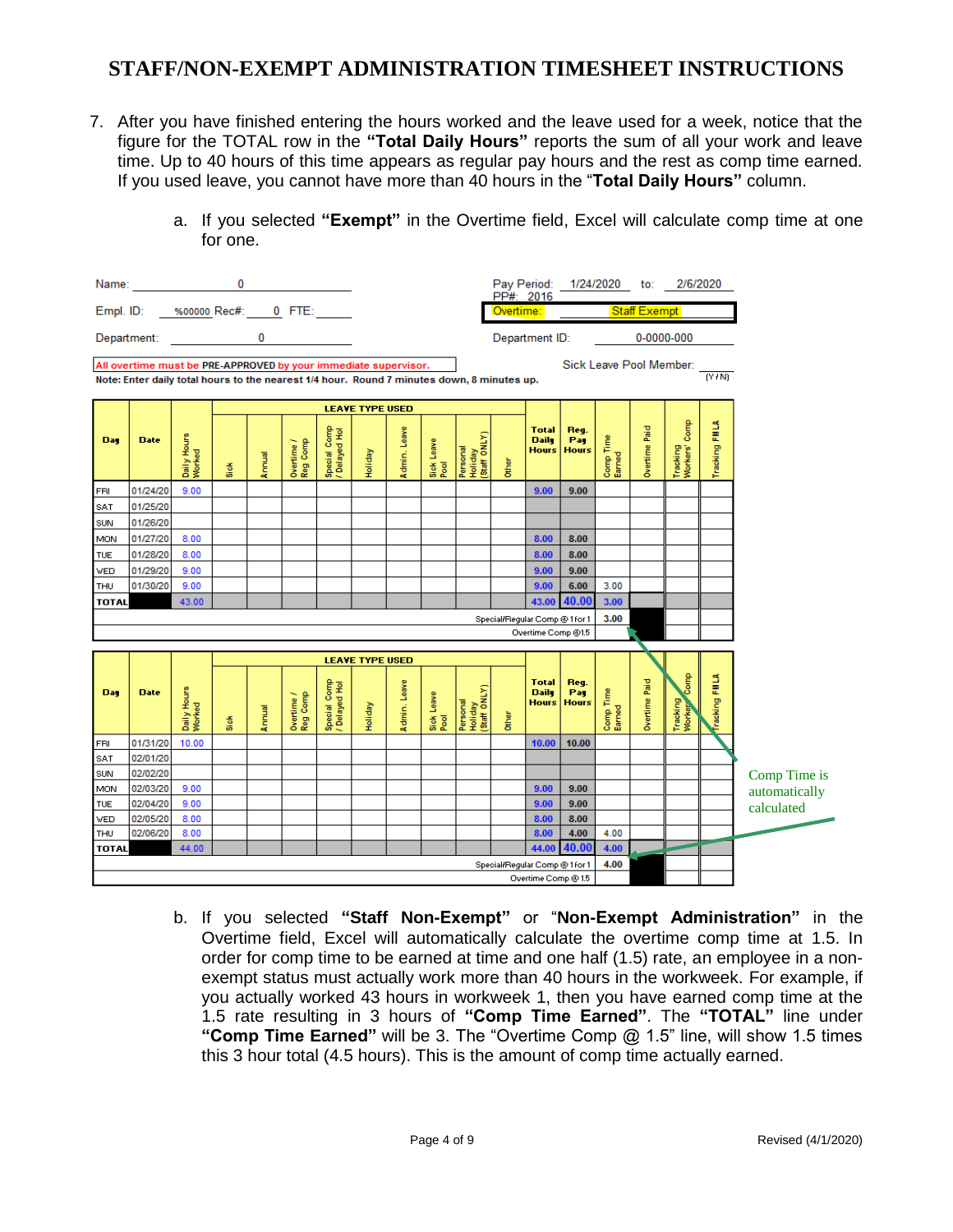|              | Name: Name: Name: Name: Name: Name: Name: Name: Name: Name: Name: Name: Name: Name: Name: Name: Name: Name: Name: Name: Name: Name: Name: Name: Name: Name: Name: Name: Name: Name: Name: Name: Name: Name: Name: Name: Name: |                       | 0     |        |                        |                                                                                                                                                                                                                                                                                                                                    |                                          |              |                    |                                     |       | PP#: 2016                                    |                             |                         |               | Pay Period: 1/24/2020 to: 2/6/2020 |               |
|--------------|-------------------------------------------------------------------------------------------------------------------------------------------------------------------------------------------------------------------------------|-----------------------|-------|--------|------------------------|------------------------------------------------------------------------------------------------------------------------------------------------------------------------------------------------------------------------------------------------------------------------------------------------------------------------------------|------------------------------------------|--------------|--------------------|-------------------------------------|-------|----------------------------------------------|-----------------------------|-------------------------|---------------|------------------------------------|---------------|
|              | Empl. ID: ____ %00000_Rec#: ____ 0__ FTE: ______                                                                                                                                                                              |                       |       |        |                        |                                                                                                                                                                                                                                                                                                                                    |                                          |              |                    |                                     |       | Overtime: <b>Overtime</b>                    |                             |                         |               | Staff Non-Exempt                   |               |
|              | Department:                                                                                                                                                                                                                   |                       |       |        |                        | $\overline{0}$ and $\overline{0}$ and $\overline{0}$ and $\overline{0}$ and $\overline{0}$ and $\overline{0}$ and $\overline{0}$ and $\overline{0}$ and $\overline{0}$ and $\overline{0}$ and $\overline{0}$ and $\overline{0}$ and $\overline{0}$ and $\overline{0}$ and $\overline{0}$ and $\overline{0}$ and $\overline{0}$ and |                                          |              |                    |                                     |       | Department ID:                               |                             |                         |               | 0-0000-000                         |               |
|              | All overtime must be PRE-APPROVED by your immediate supervisor.<br>Note: Enter daily total hours to the nearest 1/4 hour. Round 7 minutes down, 8 minutes up.                                                                 |                       |       |        |                        |                                                                                                                                                                                                                                                                                                                                    |                                          |              |                    |                                     |       |                                              |                             | Sick Leave Pool Member: |               |                                    | <b>TYTNI</b>  |
|              |                                                                                                                                                                                                                               |                       |       |        |                        |                                                                                                                                                                                                                                                                                                                                    | <b>LEAVE TYPE USED</b>                   |              |                    |                                     |       |                                              |                             |                         |               |                                    |               |
| Day          | <b>Date</b>                                                                                                                                                                                                                   | Daily Hours<br>Worked | Si ok | Annual | Reg Comp<br>Overtime / | Special Comp<br>/ Delayed Hol                                                                                                                                                                                                                                                                                                      | Holiday                                  | Admin, Leave | Sick Leave<br>Pool | Personal<br>Holiday<br>(Staff ONLY) | Other | <b>Total</b><br><b>Daily</b><br>Hours        | Reg.<br>Pay<br><b>Hours</b> | Comp Time<br>Earned     | Overtime Paid | Tracking<br>Workers' Comp          | Tracking FMLA |
| FRI          | 01/24/20                                                                                                                                                                                                                      | 9.00                  |       |        |                        |                                                                                                                                                                                                                                                                                                                                    |                                          |              |                    |                                     |       | 9.00                                         | 9.00                        |                         |               |                                    |               |
| SAT          | 01/25/20                                                                                                                                                                                                                      |                       |       |        |                        |                                                                                                                                                                                                                                                                                                                                    |                                          |              |                    |                                     |       |                                              |                             |                         |               |                                    |               |
| SUN          | 01/26/20                                                                                                                                                                                                                      |                       |       |        |                        |                                                                                                                                                                                                                                                                                                                                    |                                          |              |                    |                                     |       |                                              |                             |                         |               |                                    |               |
| MON          | 01/27/20                                                                                                                                                                                                                      | 8.00                  |       |        |                        |                                                                                                                                                                                                                                                                                                                                    |                                          |              |                    |                                     |       | 8.00                                         | 8.00                        |                         |               |                                    |               |
| <b>TUE</b>   | 01/28/20                                                                                                                                                                                                                      | 8.00                  |       |        |                        |                                                                                                                                                                                                                                                                                                                                    |                                          |              |                    |                                     |       | 8.00                                         | 8.00                        |                         |               |                                    |               |
| VED.         | 01/29/20                                                                                                                                                                                                                      | 9.00                  |       |        |                        |                                                                                                                                                                                                                                                                                                                                    |                                          |              |                    |                                     |       | 9.00                                         | 9.00                        |                         |               |                                    |               |
| THU          | 01/30/20                                                                                                                                                                                                                      | 9.00                  |       |        |                        |                                                                                                                                                                                                                                                                                                                                    |                                          |              |                    |                                     |       | 9.00                                         | 6.00                        | 3.00                    |               |                                    |               |
| <b>TOTAL</b> |                                                                                                                                                                                                                               | 43.00                 |       |        |                        |                                                                                                                                                                                                                                                                                                                                    |                                          |              |                    |                                     |       | 43.00                                        | 40.00                       | 3.00                    |               |                                    |               |
|              |                                                                                                                                                                                                                               |                       |       |        |                        |                                                                                                                                                                                                                                                                                                                                    |                                          |              |                    |                                     |       | Special/Regular Comp @ 1 for 1               |                             |                         |               |                                    |               |
|              |                                                                                                                                                                                                                               |                       |       |        |                        |                                                                                                                                                                                                                                                                                                                                    |                                          |              |                    |                                     |       | Overtime Comp @1.5                           |                             | 4.50                    |               |                                    |               |
|              |                                                                                                                                                                                                                               |                       |       |        |                        |                                                                                                                                                                                                                                                                                                                                    |                                          |              |                    |                                     |       |                                              |                             |                         |               |                                    |               |
| Day          | <b>Date</b>                                                                                                                                                                                                                   | Daily Hours<br>Worked | Si ok | Annual | Overtime /<br>Reg Comp | Special Comp<br>Delayed Hol                                                                                                                                                                                                                                                                                                        | <b>LEAVE TYPE USED</b><br><b>Holiday</b> | Admin, Leave | Sick Leave<br>Pool | Personal<br>Holiday<br>(Staff ONLY) | Other | <b>Total</b><br><b>Daily</b><br><b>Hours</b> | Reg.<br>Pay<br><b>Hours</b> | Comp Time<br>Earned     | Overtime Paid | Tracking<br>Workers' Comp          | Tracking FMLA |
| FRI          | 01/31/20                                                                                                                                                                                                                      | 10.00                 |       |        |                        |                                                                                                                                                                                                                                                                                                                                    |                                          |              |                    |                                     |       | 10.00                                        | 10.00                       |                         |               |                                    |               |
| <b>SAT</b>   | 02/01/20                                                                                                                                                                                                                      |                       |       |        |                        |                                                                                                                                                                                                                                                                                                                                    |                                          |              |                    |                                     |       |                                              |                             |                         |               |                                    |               |
| SUN          | 02/02/20                                                                                                                                                                                                                      |                       |       |        |                        |                                                                                                                                                                                                                                                                                                                                    |                                          |              |                    |                                     |       |                                              |                             |                         |               |                                    |               |
| MON          | 02/03/20                                                                                                                                                                                                                      | 9.00                  |       |        |                        |                                                                                                                                                                                                                                                                                                                                    |                                          |              |                    |                                     |       | 9.00                                         | 9.00                        |                         |               |                                    |               |
| TUE          | 02/04/20                                                                                                                                                                                                                      | 9.00                  |       |        |                        |                                                                                                                                                                                                                                                                                                                                    |                                          |              |                    |                                     |       | 9.00                                         | 9.00                        |                         |               |                                    |               |
| VED          | 02/05/20                                                                                                                                                                                                                      | 8.00                  |       |        |                        |                                                                                                                                                                                                                                                                                                                                    |                                          |              |                    |                                     |       | 8.00                                         | 8.00                        |                         |               |                                    |               |
| THU          | 02/06/20                                                                                                                                                                                                                      | 8.00                  |       |        |                        |                                                                                                                                                                                                                                                                                                                                    |                                          |              |                    |                                     |       | 8.00                                         | 4.00                        | 4.00                    |               |                                    |               |
| <b>TOTAL</b> |                                                                                                                                                                                                                               | 44.00                 |       |        |                        |                                                                                                                                                                                                                                                                                                                                    |                                          |              |                    |                                     |       | 44.00                                        | 40.00                       | 4.00                    |               |                                    |               |
|              |                                                                                                                                                                                                                               |                       |       |        |                        |                                                                                                                                                                                                                                                                                                                                    |                                          |              |                    |                                     |       | Special/Regular Comp @ 1 for 1               |                             |                         |               |                                    |               |
|              |                                                                                                                                                                                                                               |                       |       |        |                        |                                                                                                                                                                                                                                                                                                                                    |                                          |              |                    |                                     |       | Overtime Comp @ 1.5                          |                             | 6.00                    |               |                                    |               |

c. If a holiday falls on one of your regularly scheduled days off or if you work as essential personnel during an emergency closing, please see your Attendance and Leave Coordinator about proper credit for comp time.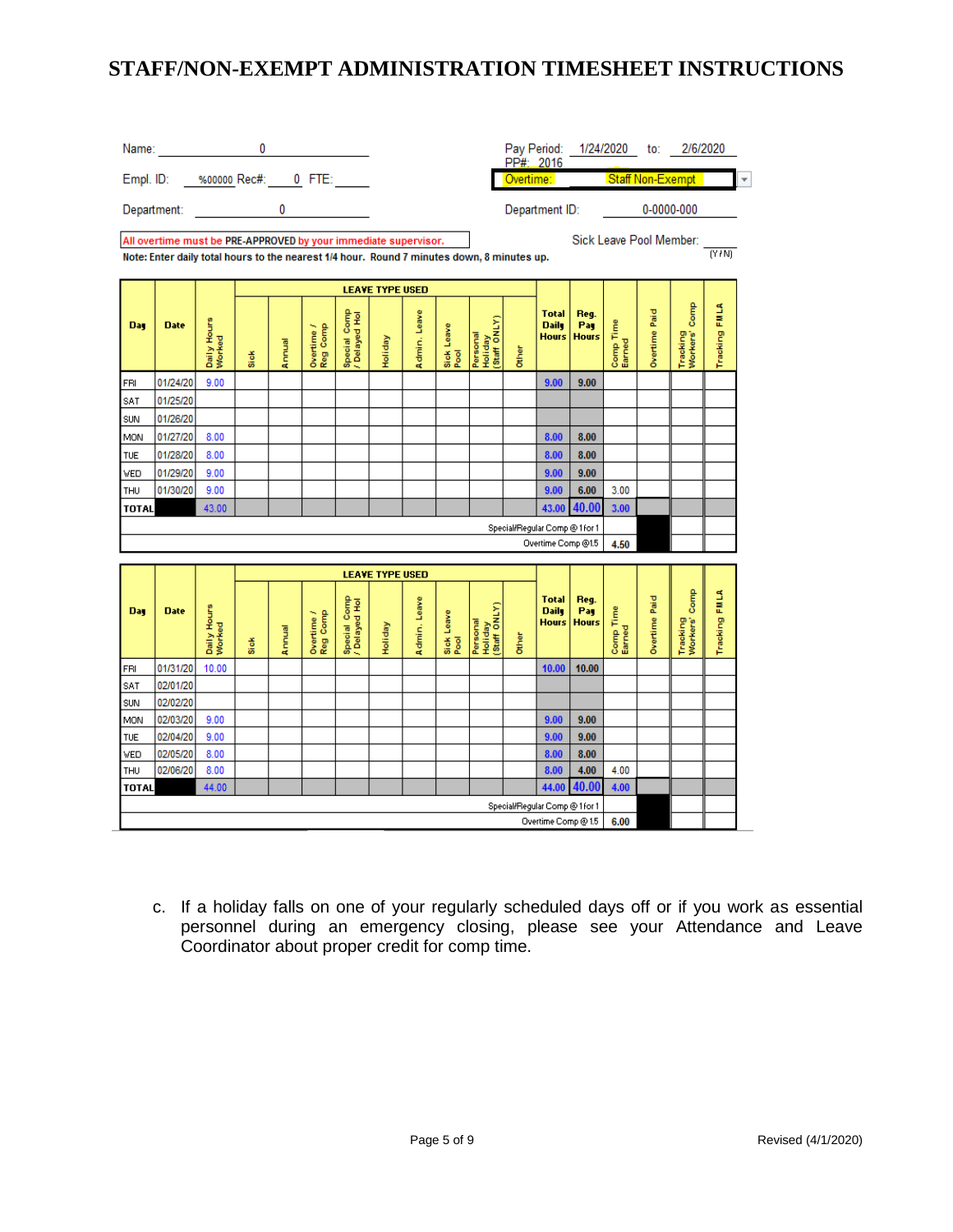8. If you are a Non Exempt employee who has worked over 40 hours and your supervisor has approved the earning of overtime pay, then these hours may be paid overtime. If you actually worked 42 hours, then 2 hours should be entered into the **"Overtime Paid"** column on the last day worked. Entering the 2 hours of overtime paid will automatically adjust the comp time earned and the **"Regular Pay Hours"**.



If you have any questions about how the formula assigns your comp time, please see your Attendance and Leave coordinator.

9. When you have completed the timesheet for a particular pay period, print that sheet. This sheet is then signed by the employee and the employee's supervisor. Employees working remotely are required to sign timesheets via DocuSign.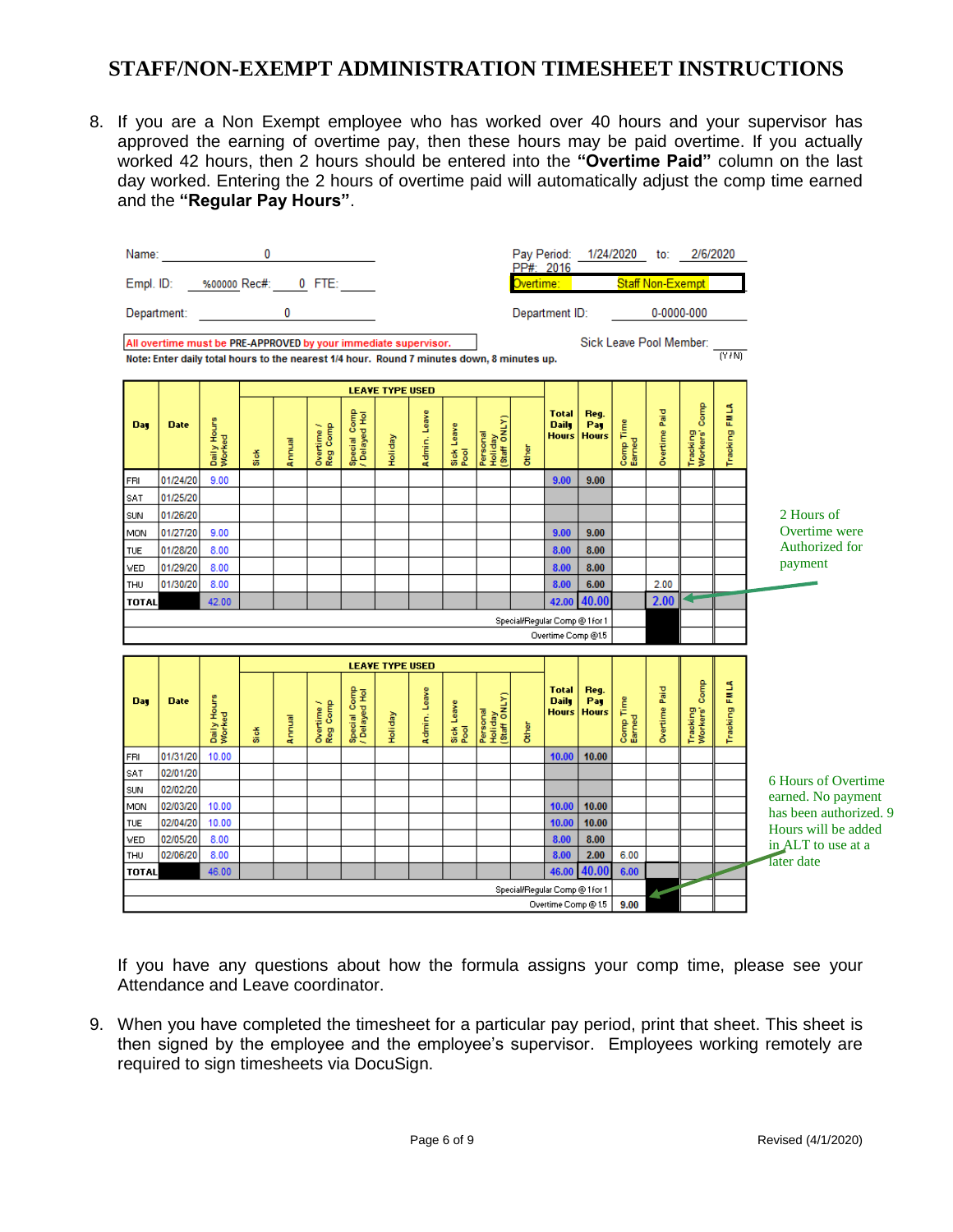10. When an employee has been approved to use Emergency Paid Sick Leave (ESL) for 10 days (COVID-19) you will enter on the timesheet in the **"OTHER"** column the dates the employee has been approved. You will also enter in the **"OTHER"** box located at the bottom of the timesheet what type of leave the employee is using. ESL represents the type of leave used. The employee can only be on one type of "**OTHER"** defined leave at any given time.

|            |                                                                                                                                                               |                    |             | <b>UNIVERSITY OF</b> |                                                      |                               |                        |              |                          |                                  |                                |                                              |                             |                     |                      | <b>Staff/Non-Exempt Administration Timesheet</b> |               |
|------------|---------------------------------------------------------------------------------------------------------------------------------------------------------------|--------------------|-------------|----------------------|------------------------------------------------------|-------------------------------|------------------------|--------------|--------------------------|----------------------------------|--------------------------------|----------------------------------------------|-----------------------------|---------------------|----------------------|--------------------------------------------------|---------------|
| Name:      |                                                                                                                                                               |                    | $\mathsf D$ |                      |                                                      |                               |                        |              |                          |                                  | PP# 2021                       |                                              |                             |                     |                      | Pay Period: 4/3/2020 to: 4/16/2020               |               |
|            | Empl. ID: 3600000 Rec# 7 0 FTE: 36                                                                                                                            |                    |             |                      |                                                      |                               |                        |              |                          |                                  |                                | Overtime: <b>compared to the compare</b>     |                             |                     |                      | Staff Non-Exempt                                 |               |
|            | Department: _____________                                                                                                                                     |                    |             |                      | $\begin{array}{ccc} 0 & \cdots & \cdots \end{array}$ |                               |                        |              |                          |                                  |                                | Department ID:                               |                             |                     |                      | 0-0000-000                                       |               |
|            | All overtime must be PRE-APPROVED by your immediate supervisor.<br>Note: Enter daily total hours to the nearest 1/4 hour. Round 7 minutes down, 8 minutes up. |                    |             |                      |                                                      |                               |                        |              |                          |                                  |                                |                                              |                             |                     |                      | Sick Leave Pool Member:                          | (Y/N)         |
|            |                                                                                                                                                               |                    |             |                      |                                                      |                               | <b>LEAVE TYPE USED</b> |              |                          |                                  |                                |                                              |                             |                     |                      |                                                  |               |
| <b>Day</b> | <b>Date</b>                                                                                                                                                   | Daily Hours Worked | Siek        | Annual               | Overtime / Reg<br>Comp                               | Special Comp /<br>Delayed Hol | Holiday                | Admin, Leave | Sick Leave Pool          | Personal Holida<br>Staff ONLY)   | Other                          | <b>Total</b><br><b>Daily</b><br><b>Hours</b> | Reg.<br>Pay<br><b>Hours</b> | Earned<br>Comp Time | <b>Overtime Paid</b> | Tracking Workers'<br>Comp                        | Tracking FMLA |
| FRI        | 04/03/20                                                                                                                                                      |                    |             |                      |                                                      |                               |                        |              |                          |                                  | 8.00                           | 8.00                                         | 8.00                        |                     |                      |                                                  |               |
| SAT        | 04/04/20                                                                                                                                                      |                    |             |                      |                                                      |                               |                        |              |                          |                                  |                                |                                              |                             |                     |                      |                                                  |               |
| SUN        | 04/05/20                                                                                                                                                      |                    |             |                      |                                                      |                               |                        |              |                          |                                  |                                |                                              |                             |                     |                      |                                                  |               |
| MON        | 04/06/20                                                                                                                                                      |                    |             |                      |                                                      |                               |                        |              |                          |                                  | 8.00                           | 8.00                                         | 8.00                        |                     |                      |                                                  |               |
| TUE        | 04/07/20                                                                                                                                                      |                    |             |                      |                                                      |                               |                        |              |                          |                                  | 8.00                           | 8.00                                         | 8.00                        |                     |                      |                                                  |               |
| WED        | 04/08/20                                                                                                                                                      |                    |             |                      |                                                      |                               |                        |              |                          |                                  | 8.00                           | 8.00                                         | 8.00                        |                     |                      |                                                  |               |
| THU        | 04/09/20                                                                                                                                                      |                    |             |                      |                                                      |                               |                        |              |                          |                                  | 8.00                           | 8.00                                         | 8.00<br>40.00               |                     |                      |                                                  |               |
|            |                                                                                                                                                               |                    |             |                      |                                                      |                               | <b>LEAVE TYPE USED</b> |              |                          |                                  | Special/Regular Comp @ 1 for 1 | Overtime Comp @1.5                           |                             |                     |                      |                                                  |               |
| <b>Day</b> | <b>Date</b>                                                                                                                                                   | Daily Hours Worked | Siek        | Annual               | Overtime / Reg<br>Comp                               | Special Comp /<br>Delayed Hol | Holiday                | Admin, Leave | Sick Leave Pool          | Personal Holiday<br>(Staff ONLY) | ð<br>B                         | <b>Total</b><br><b>Daily</b><br><b>Hours</b> | Reg.<br>Pay<br><b>Hours</b> | Comp Time Earned    | <b>Overtime Paid</b> | Tracking Workers<br>Comp                         | Tracking FMLA |
| FRI        | 04/10/20                                                                                                                                                      |                    |             |                      |                                                      |                               |                        |              |                          |                                  | 8.00                           | 8.00                                         | 8.00                        |                     |                      |                                                  |               |
| SAT        | 04/11/20                                                                                                                                                      |                    |             |                      |                                                      |                               |                        |              |                          |                                  |                                |                                              |                             |                     |                      |                                                  |               |
| SUN        | 04/12/20                                                                                                                                                      |                    |             |                      |                                                      |                               |                        |              |                          |                                  |                                |                                              |                             |                     |                      |                                                  |               |
| MON<br>TUE | 04/13/20<br>04/14/20                                                                                                                                          |                    |             |                      |                                                      |                               |                        |              |                          |                                  | 8.00<br>8.00                   | 8.00<br>8.00                                 | 8.00<br>8.00                |                     |                      |                                                  |               |
| WED        | 04/15/20                                                                                                                                                      |                    |             |                      |                                                      |                               |                        |              |                          |                                  | 8.00                           | 8.00                                         | 8.00                        |                     |                      |                                                  |               |
| THU        | 04/16/20                                                                                                                                                      |                    |             |                      |                                                      |                               |                        |              |                          |                                  | 8.00                           | 8.00                                         | 8.00                        |                     |                      |                                                  |               |
| TOTAL      |                                                                                                                                                               |                    |             |                      |                                                      |                               |                        |              |                          |                                  | 40.00                          | 40.00                                        | 40.00                       |                     |                      |                                                  |               |
|            |                                                                                                                                                               |                    |             |                      |                                                      |                               |                        |              |                          |                                  | Special/Regular Comp @ 1 for 1 | Overtime Comp @ 1.5                          |                             |                     |                      |                                                  |               |
|            | ADMIN LEAVE (Specify Type):<br>OTHER (Specify Type): ESL/EFMLA/DL: ESL- 4/3/20-4/16/20<br>Supplement LV (Specify Type):                                       |                    |             |                      |                                                      |                               |                        |              | ◢                        |                                  |                                |                                              |                             |                     |                      |                                                  |               |
|            | Personal Holidav:                                                                                                                                             |                    |             |                      |                                                      |                               |                        |              | <b>Floating Holiday:</b> |                                  |                                |                                              |                             |                     |                      |                                                  |               |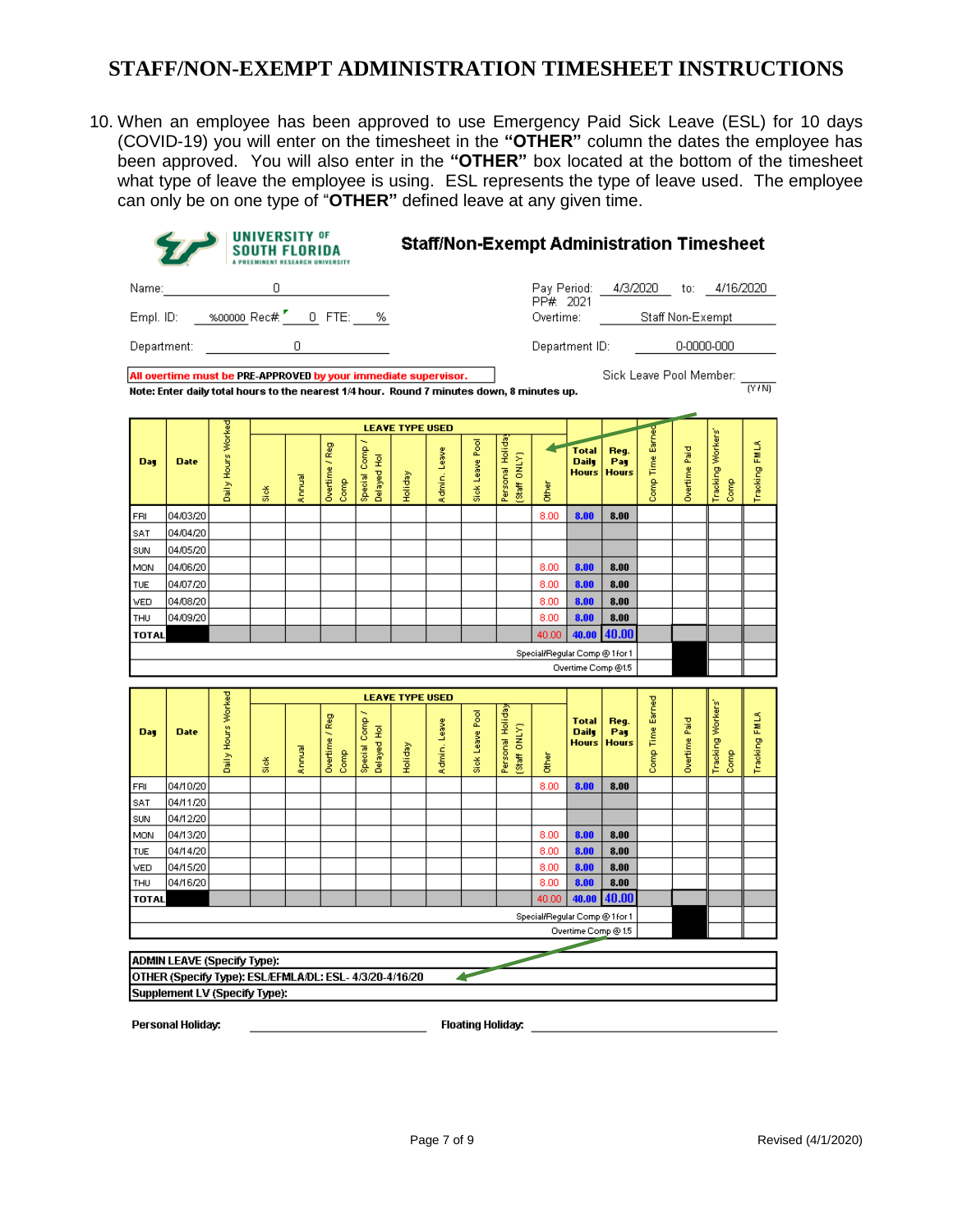11. When an employee has been approved to use Emergency Paid Sick Leave (ESL), Emergency FMLA (EFMLA) along with supplement pay for 10 days (COVID-19) you will enter on the timesheet in the "**OTHER"** column the dates the employee has been approved. You will enter in the "**OTHER"** box located at the bottom of the timesheet what type of leave the employee is using. ESL (4/3/20-4/9/20) and EFMLA (4/10/20-4/16/20) represents the type of leave. You will enter in the "**SUPPLEMENT"** box located at the bottom of the timesheet what type of leave the employee is supplementing (SPC Comp: 4/3/20-4/16/20). **Do not enter hours in the column labeled Special Comp/Delayed Holiday.** Supplement leave will be used in the order of Special Comp, Overtime Comp, Sick and Annual leave. HR will enter the types of leave and supplement amount hours in ALT. The EFMLA leave will be entered on the "**TRACKING FMLA"** column**.** 

|                   |                                                                                                                                                                                    |                    | <b>UNIVERSITY OF</b> |        | A PREEMINENT RESEARCH UNIVERSITY |                                                       | <b>Staff/Non-Exempt Administration Timesheet</b> |              |                 |                                 |                                                                                                                                                                                                                                      |                                              |                             |                     |               |                                    |                |  |  |
|-------------------|------------------------------------------------------------------------------------------------------------------------------------------------------------------------------------|--------------------|----------------------|--------|----------------------------------|-------------------------------------------------------|--------------------------------------------------|--------------|-----------------|---------------------------------|--------------------------------------------------------------------------------------------------------------------------------------------------------------------------------------------------------------------------------------|----------------------------------------------|-----------------------------|---------------------|---------------|------------------------------------|----------------|--|--|
| Name:             |                                                                                                                                                                                    |                    | 0                    |        |                                  | <u> 1999 - Johann Barnett, f</u>                      |                                                  |              |                 |                                 | PP# 2021                                                                                                                                                                                                                             |                                              |                             |                     |               | Pay Period: 4/3/2020 to: 4/16/2020 |                |  |  |
|                   | Empl. ID: ____ %00000_Rec#. L______ FTE: ____ %                                                                                                                                    |                    |                      |        |                                  |                                                       |                                                  |              |                 |                                 | Overtime: <b>contract of the contract of the contract of the contract of the contract of the contract of the contract of the contract of the contract of the contract of the contract of the contract of the contract of the con</b> | Staff Non-Exempt                             |                             |                     |               |                                    |                |  |  |
|                   |                                                                                                                                                                                    |                    |                      |        |                                  |                                                       |                                                  |              |                 |                                 |                                                                                                                                                                                                                                      |                                              | Department ID:              |                     |               | 0-0000-000                         |                |  |  |
|                   | All overtime must be PRE-APPROVED by your immediate supervisor.                                                                                                                    |                    |                      |        |                                  |                                                       |                                                  |              |                 |                                 |                                                                                                                                                                                                                                      |                                              |                             |                     |               | Sick Leave Pool Member:            |                |  |  |
|                   | Note: Enter daily total hours to the nearest 1/4 hour. Round 7 minutes down, 8 minutes up.                                                                                         |                    |                      |        |                                  |                                                       |                                                  |              |                 |                                 |                                                                                                                                                                                                                                      |                                              |                             |                     |               |                                    | $\overline{N}$ |  |  |
|                   |                                                                                                                                                                                    |                    |                      |        |                                  |                                                       | <b>LEAVE TYPE USED</b>                           |              |                 |                                 |                                                                                                                                                                                                                                      |                                              |                             |                     |               |                                    |                |  |  |
| Day               | <b>Date</b>                                                                                                                                                                        | Daily Hours Worked | Siek                 | Annual | Overtime / Reg<br>Comp           | Comp /<br>$\overline{z}$<br>Delayed I<br>Special I    | Holiday                                          | Admin, Leave | Sick Leave Pool | Personal Holida<br>Staff ONLY)  | Other                                                                                                                                                                                                                                | <b>Texal</b><br><b>Daily</b><br><b>Hours</b> | Reg.<br>Pag<br><b>Hours</b> | Comp Time Earned    | Overtime Paid | Tracking Workers'<br>Comp          | Tracking FMLA  |  |  |
| FRI               | 04/03/20                                                                                                                                                                           |                    |                      |        |                                  |                                                       |                                                  |              |                 |                                 | 8.00                                                                                                                                                                                                                                 | 8.00                                         | 8.00                        |                     |               |                                    |                |  |  |
| SAT               | 04/04/20                                                                                                                                                                           |                    |                      |        |                                  |                                                       |                                                  |              |                 |                                 |                                                                                                                                                                                                                                      |                                              |                             |                     |               |                                    |                |  |  |
| SUN               | 04/05/20                                                                                                                                                                           |                    |                      |        |                                  |                                                       |                                                  |              |                 |                                 |                                                                                                                                                                                                                                      |                                              |                             |                     |               |                                    |                |  |  |
| MON               | 04/06/20                                                                                                                                                                           |                    |                      |        |                                  |                                                       |                                                  |              |                 |                                 | 8.00                                                                                                                                                                                                                                 | 8.00                                         | 8.00                        |                     |               |                                    |                |  |  |
| TUE               | 04/07/20                                                                                                                                                                           |                    |                      |        |                                  |                                                       |                                                  |              |                 |                                 | 8.00                                                                                                                                                                                                                                 | 8.00                                         | 8.00                        |                     |               |                                    |                |  |  |
| <b>VED</b>        | 04/08/20                                                                                                                                                                           |                    |                      |        |                                  |                                                       |                                                  |              |                 |                                 | 8.00                                                                                                                                                                                                                                 | 8.00                                         | 8.00                        |                     |               |                                    |                |  |  |
| THU               | 04/09/20                                                                                                                                                                           |                    |                      |        |                                  |                                                       |                                                  |              |                 |                                 | 8.00                                                                                                                                                                                                                                 | 8.00                                         | 8.00<br>40.00               |                     |               |                                    |                |  |  |
| <b>TOTAL</b>      |                                                                                                                                                                                    |                    |                      |        |                                  |                                                       |                                                  |              |                 |                                 | 40.00<br>Special/Regular Comp @ 1 for 1                                                                                                                                                                                              | 40.00                                        |                             |                     |               |                                    |                |  |  |
|                   |                                                                                                                                                                                    |                    |                      |        |                                  |                                                       |                                                  |              |                 |                                 |                                                                                                                                                                                                                                      | Overtime Comp @1.5                           |                             |                     |               |                                    |                |  |  |
|                   |                                                                                                                                                                                    |                    |                      |        |                                  |                                                       | <b>LEAVE TYPE USED</b>                           |              |                 |                                 |                                                                                                                                                                                                                                      |                                              |                             |                     |               |                                    |                |  |  |
| <b>Day</b>        | <b>Date</b>                                                                                                                                                                        | Daily Hours Worked | Sick                 | Annual | Overtime / Reg<br>Comp           | Special Comp<br>$\overline{\mathcal{L}}$<br>Delayed H | Holiday                                          | Admin, Leave | Sick Leave Pool | Personal Holiday<br>Staff ONLY) | ð<br>B                                                                                                                                                                                                                               | <b>Total</b><br><b>Daily</b><br><b>Hours</b> | Reg.<br>Pag<br><b>Hours</b> | Earned<br>Comp Time | Duertime Paid | Tracking Workers'<br>Comp          | Tracking FMLA  |  |  |
| FRI               | 04/10/20                                                                                                                                                                           |                    |                      |        |                                  |                                                       |                                                  |              |                 |                                 | 8.00                                                                                                                                                                                                                                 | 8.00                                         | 8.00                        |                     |               |                                    | 8.00           |  |  |
| SAT               | 04/11/20                                                                                                                                                                           |                    |                      |        |                                  |                                                       |                                                  |              |                 |                                 |                                                                                                                                                                                                                                      |                                              |                             |                     |               |                                    |                |  |  |
| SUN               | 04/12/20                                                                                                                                                                           |                    |                      |        |                                  |                                                       |                                                  |              |                 |                                 |                                                                                                                                                                                                                                      |                                              |                             |                     |               |                                    |                |  |  |
| MON<br><b>TUE</b> | 04/13/20<br>04/14/20                                                                                                                                                               |                    |                      |        |                                  |                                                       |                                                  |              |                 |                                 | 8.00<br>8.00                                                                                                                                                                                                                         | 8.00<br>8.00                                 | 8.00<br>8.00                |                     |               |                                    | 8.00<br>8.00   |  |  |
| WED               | 04/15/20                                                                                                                                                                           |                    |                      |        |                                  |                                                       |                                                  |              |                 |                                 | 8.00                                                                                                                                                                                                                                 | 8.00                                         | 8.00                        |                     |               |                                    | 8.00           |  |  |
| THU               | 04/16/20                                                                                                                                                                           |                    |                      |        |                                  |                                                       |                                                  |              |                 |                                 | 8.00                                                                                                                                                                                                                                 | 8.00                                         | 8.00                        |                     |               |                                    | 8.00           |  |  |
| TOTAL             |                                                                                                                                                                                    |                    |                      |        |                                  |                                                       |                                                  |              |                 |                                 | 40.00                                                                                                                                                                                                                                | 40.00                                        | 40.00                       |                     |               |                                    | 40.00          |  |  |
|                   |                                                                                                                                                                                    |                    |                      |        |                                  |                                                       |                                                  |              |                 |                                 | Special/Regular Comp @ 1 for 1                                                                                                                                                                                                       | Overtime Comp @ 1.5                          |                             |                     |               |                                    |                |  |  |
|                   | <b>ADMIN LEAVE (Specify Type):</b><br>OTHER (Specify Type): ESL/EFMLA/DL: ESL- 4/3/20-4/9/20; EFMLA - 4/10/20-4/16/20<br>Supplement LV (Specify Type): SPEC Comp 4/3/20-4/16=26.60 |                    |                      |        |                                  |                                                       |                                                  |              |                 |                                 |                                                                                                                                                                                                                                      |                                              |                             |                     |               |                                    |                |  |  |

Personal Holiday:

**Floating Holiday:**